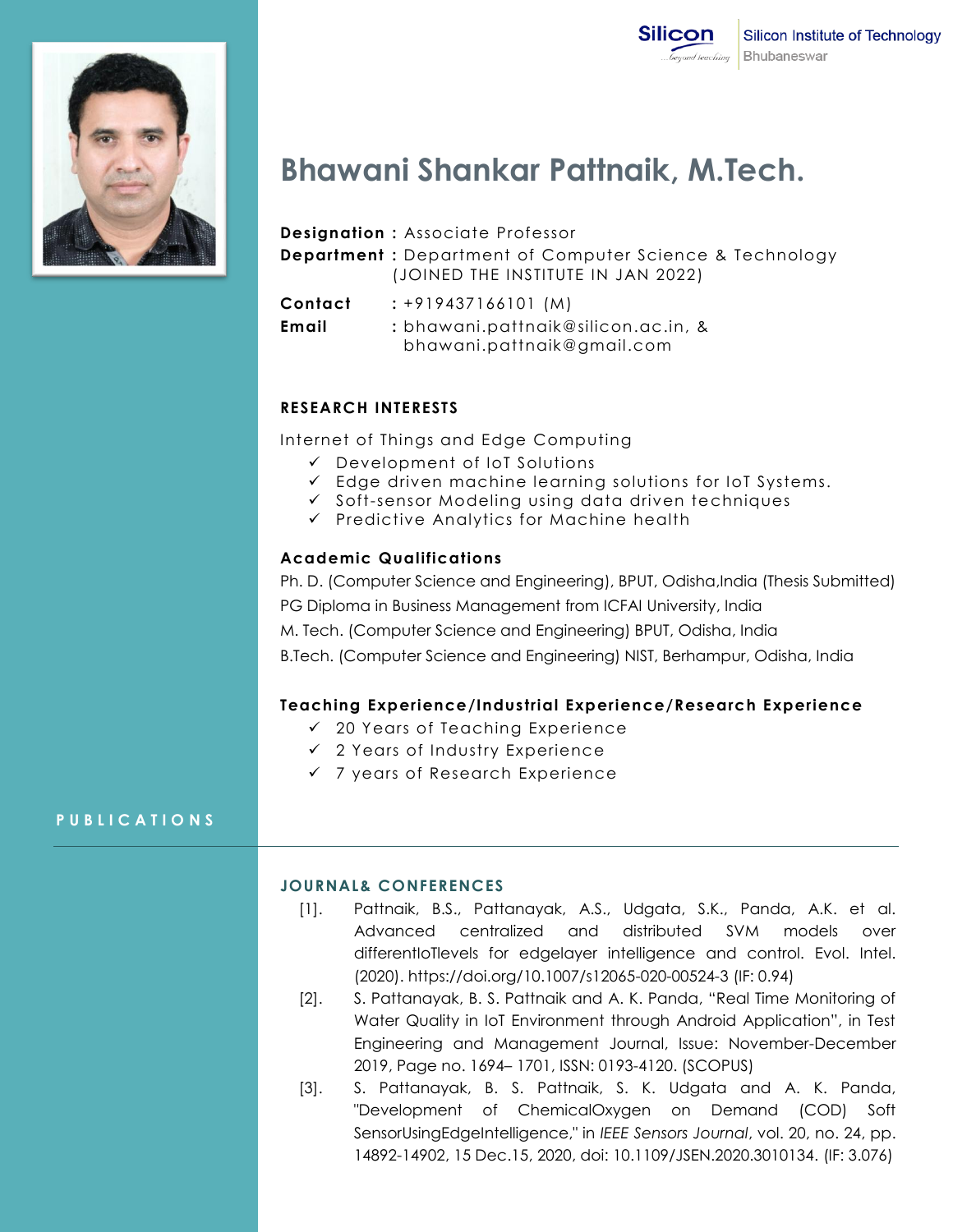- [4]. Pattnaik, B.S., Pattanayak, A.S., Udgata, S.K., Panda, A.K., Machine learningbased soft sensor model for BOD estimation using intelligence atedge. ComplexIntell. Syst. (2021). [https://doi.org/10.1007/s40747-020-](https://doi.org/10.1007/s40747-020-00259-9) [00259-9](https://doi.org/10.1007/s40747-020-00259-9) (IF: 3.791)
- [5]. A. S. Pattanayak, B. S. Pattnaik, S. K. Udgata and A. K. Panda, "Development of ChemicalOxygen on Demand (COD) Soft SensorusingEdge Intelligence," in *IEEE Sensors Journal*, doi: 10.1109/JSEN.2020.3010134.
- [6]. Real Time Monitoring of Water Quality in IoTenvironmentthrough Android Application, B S Pattnaik, AS Pattanayak, A K Panda, 2019.
- [7]. A. Kochar, B. S. Pattnaik and A. Kumar Panda, "Machine Learning applied in the Edge-Devices," *2018 International Conference on Networking, Embedded and Wireless Systems (ICNEWS)*, Bangalore, India, 2018, pp. 1-5, doi: 10.1109/ICNEWS.2018.8903952.
- [8]. *I. Dalai, P. Mudali, A. S. Pattanayak and B. S. Pattnaik, "HourlyPrediction of LoadusingEdge Intelligence over IoT,"* 2019 11th International Conferenceon Advanced Computing (ICoAC)*, Chennai, India, 2019, pp. 117-121, doi: 10.1109/ICoAC48765.2019.247127.*
- [9]. Behera S., Pattnaik B.S., Reza M., Roy D.S. (2016) Predicting Consumer Loads for Improved Power Scheduling in Smart Homes. In: Behera H., Mohapatra D. (eds) Computational Intelligence in Data Mining— Volume 2. Advances in Intelligent Systems and Computing, vol 411. Springer, New Delhi. https://doi.org/10.1007/978-81-322-2731-1\_44
- [10]. A. S. Patttanayak, B. S. Pattnaik and B. N. Panda, "Implementation of a smart grid system to remotely monitor, control and scheduleenergy sources using Android based mobile devices," *2014 9th International Conference on Industrial and Information Systems (ICIIS)*, Gwalior, 2014, pp. 1-5, doi: 10.1109/ICIINFS.2014.7036599.
- [11]. S. Mohanty, BikashNarayan Panda and Bhawani Shankar Pattnaik, "Implementation of a Web of Thingsbased Smart Grid to remotely monitor and control RenewableEnergy Sources," *2014 IEEE Students' Conference on Electrical, Electronics and Computer Science*, Bhopal, 2014, pp. 1-5, doi: 10.1109/SCEECS.2014.6804466.
- [12]. Ch. SreeKumar and Bhawani Shankar Pattnaik, "Miss rate analysis of cache oblivious matrix multiplication usingsequentialaccessrecursivealgorithm and normal multiplication algorithm," *2013 International Conference on Emerging Trends in Communication, Control, Signal Processing and Computing Applications (C2SPCA)*, Bangalore, 2013, pp. 1-6, doi: 10.1109/C2SPCA.2013.6749402.
- [13]. Presented a paper on "Modeling of an ARM Processor based Braille recognition devicebased on SVM classifier" in ICHCI-2013 atSaveethaUniversity, Chennai.
- [14]. Presented a paper on the implementation issues in Bluetooth Protocol Development in CIT-2001.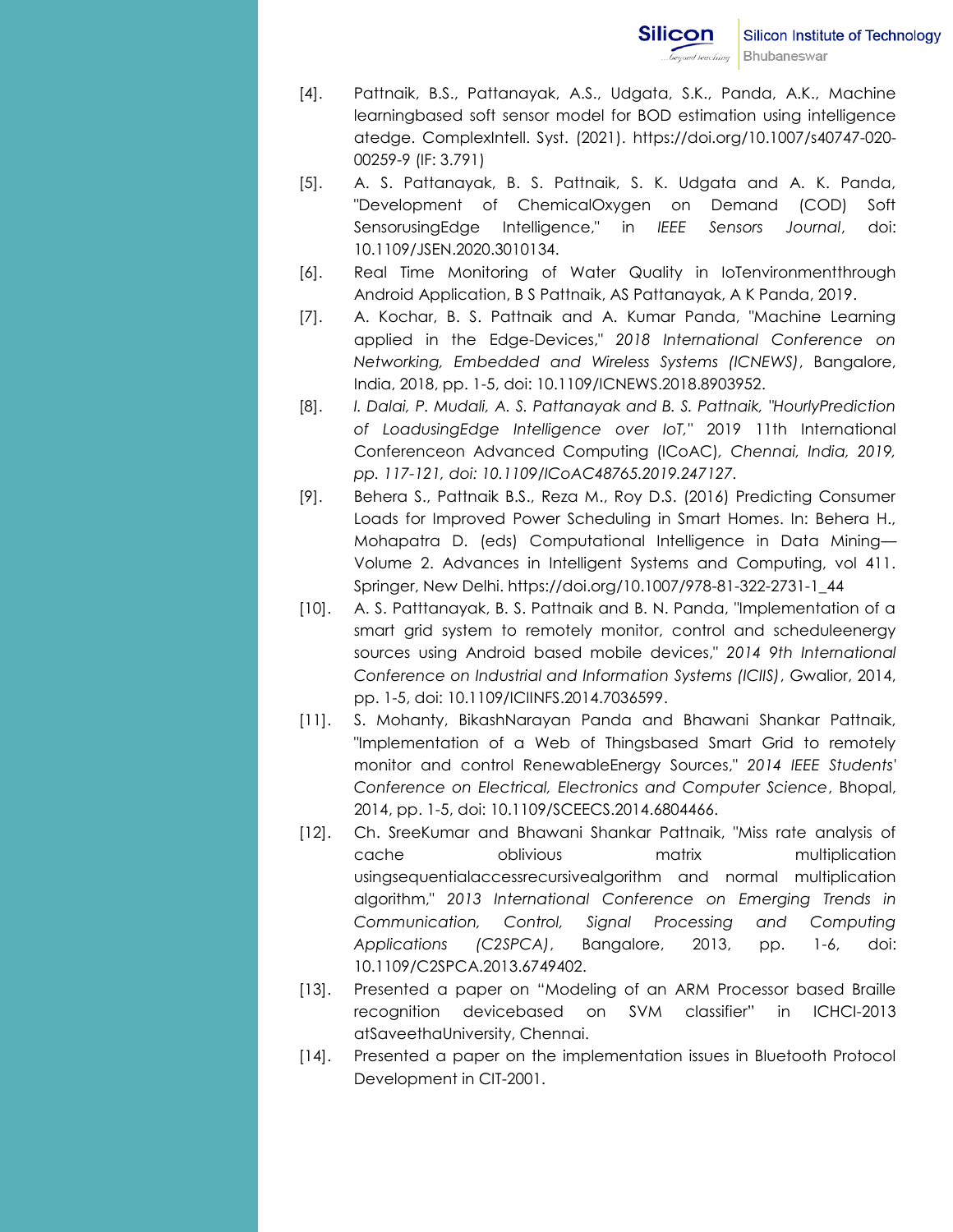### **PROFESSIONAL CERTIFICATIONS**

- SUN Certified JAVA Programmer (SCJP)
- ORACLE CertifiedAssociate (OCA)
- WIPRO Certified Embedded System Trainer
- SAP Certified SAP Trainer under SAP University Alliance Program

## **INVITED TALKS DELIVERED**

- Delivered a talk on "EntrepreneurshipOpportunity in IoT", as an invited speaker, DuringOdisha MSME International Trade Fair-2019.
- Delivered a Talk on "Rural Innovation" at XIMB, Bhubaneswar during ―Workshop on Celebrating Innovation in Health&SustainableDevelopment"
- Delivered a Talk on "IoTenabled Smart Micro-Grid for EnergyAccessibility" at OUAT, Bhubaneswar during "Workshop on Technology Justice"
- Delivered a lecture on "ICT in Telemedicine" in 6thAnnualConference of the Telemedicine Society of India, OdishaChapter (ODITELECON-2017)

#### **WORKSHOP SEMINARS ATTENDED**

- Attended the conference and presented a paper in 5th ICRMR conferenceat Maldives in 2019.
- Attended Workshop on Excellence and Growththrough NBA Accreditation System Organized by AassaanEducareFoundation in month of January, 2017
- Attended Train the Trainer workshop on InnovativeResearch in Pedagogy for Mini-MOOCsblendedwith instruction strategies to enhancequality of Higher Education Organized by ThaperUniversity and Royal Academy of Engineering.
- Attended 6th AnnualConference on "ICT in Telemedicine" (ODITELECON-2017)Organized by Telemedicine Society of India, OdishaChapter in month of April, 2017
- Attended National Conference on Cloud ComputingOrganized by School Computer Science and Engineering, NIST in month of January, 2015
- Attended Workshop on Real time Embedded System Design for Signal Processing Application Organized by IEEE EDS Studentchapter, NIST in month of July, 2013
- Attended International Conference on Human Computer Interactions(ICHCI'13), Organized by SaveethaUniversity, IEEE in month of August, 2013
- Attended Workshop on Quality Initiative in Technical and Higher Education Institutions Organized by Engineering Staff College of India in month of January, 2012
- Attended ISTE workshop on Aakash for Education Organized by IIT, Bombay and NMEICT in month of November, 2012